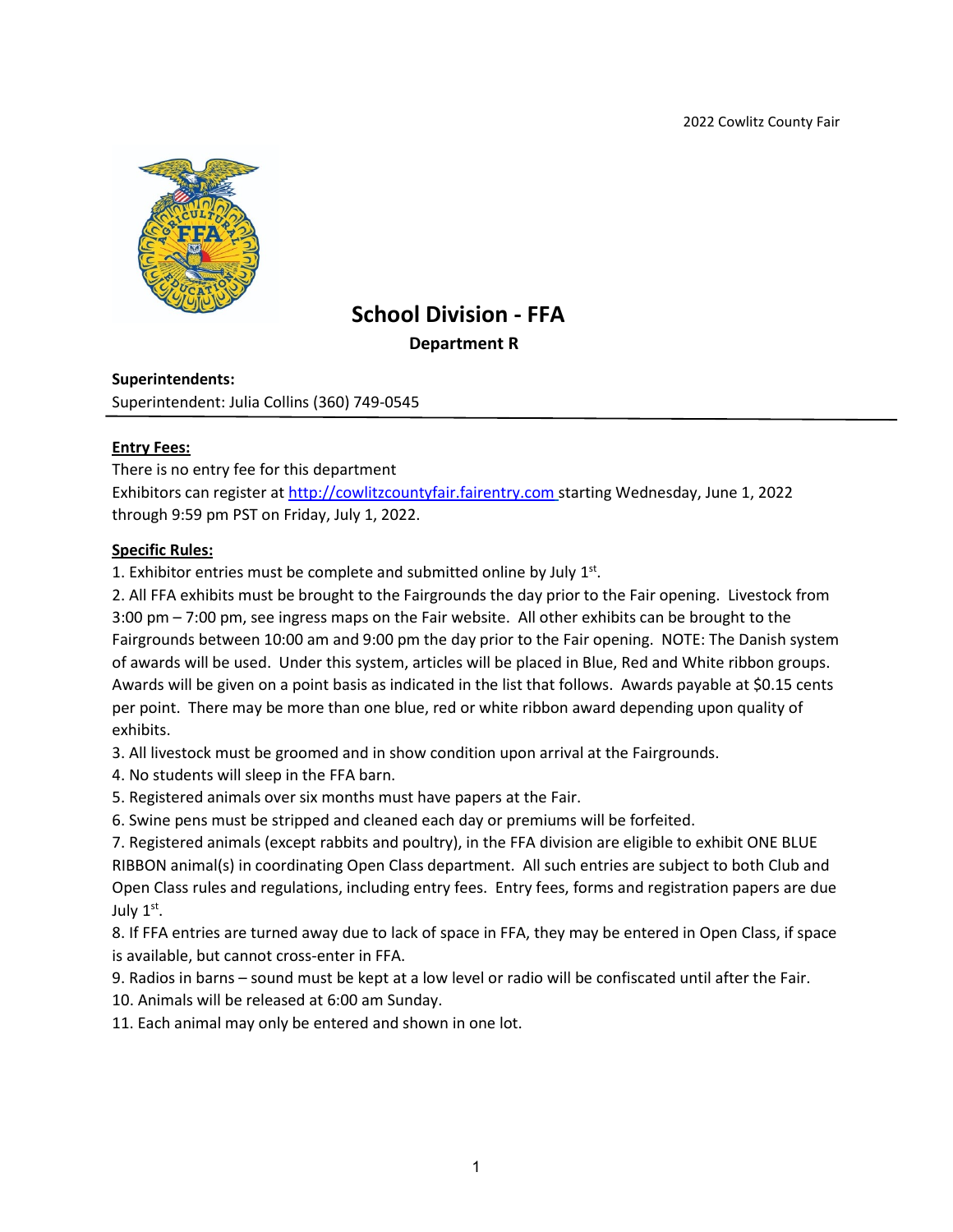### **Show Schedule:**

FFA Swine: Thursday, July 28, 2022 at 9:30 am FFA Dairy Cattle: Saturday, July 30, 2022 at 2:00 pm FFA Goats: Friday, July 29, 2022 at 9:00 am FFA Beef Cattle: Friday, July 29, 2022 at 10:00 am FFA Sheep: Thursday, July 28, 2022 at 11:30 am FFA Poultry: Thursday, July 28, 2022 at 4:00 pm FFA Rabbit: Friday, July 29, 2022 at 9:00 am

### **Division AA: FFA SWINE**

### **Classes:**

Classes  $1 - 8$ : Blue = 65 points Red = 45 points White = 30 points

1. Duroc – *Use the Lots Immediately Following*

2. Chester White – *Use the Lots Immediately Following*

3. Hampshire – *Use the Lots Immediately Following*

4. Spots – *Use the Lots Immediately Following*

5. Yorkshire – *Use the Lots Immediately Following*

6. Landrace – *Use the Lots Immediately Following*

7. Crossbreeds – *Use the Lots Immediately Following*

8. All other breeds of swine – *Use the Lots Immediately Following*

**Lots:**

1. Feeder Pig

2. Market Hog

3. Market, not for sale

4. Gilt – under 6 months

5. Gilt or Sow – 6 months to 1 year

6. Sow – over 1 year

9. Brood Sow with Litter – minimum 6 pigs under 9 weeks old – *Use the Lots Immediately Following*

Blue = 115 points Red = 75 points White =  $45$ 

# **Lots:**

1. Duroc

- 2. Chester White
- 3. Hampshire
- 4. Spots

5. Yorkshire

6. Landrace

7. Crossbreeds

8. All other breeds of swine

GRAND CHAMPION MALE, EACH BREED - RIBBON

GRAND CHAMPION FEMALE, EACH BREED - RIBBON

GRAND CHAMPION MARKET HOG - RIBBON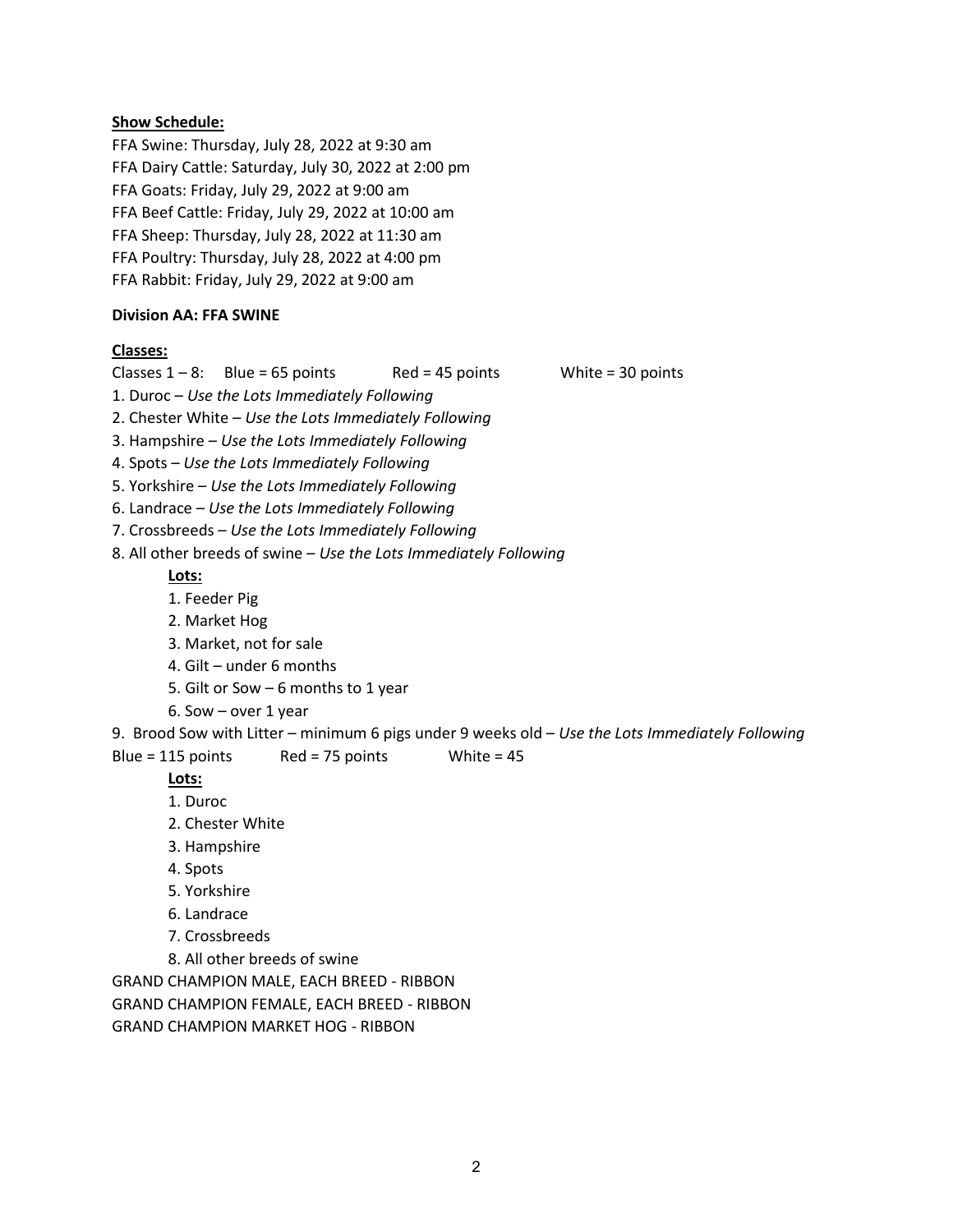#### **Division BB: FFA DAIRY CATTLE**

FEMALE-REGISTERED AND GRADE ANIMALS

#### **Classes:**

Classes  $1 - 8$ : Blue = 100 points Red = 70 points White = 50 points

- 1. Jersey *Use the Lots Immediately Following*
- 2. Guernsey *Use the Lots Immediately Following*
- 3. Holstein *Use the Lots Immediately Following*
- 4. Ayrshire *Use the Lots Immediately Following*
- 5. Milking Shorthorn *Use the Lots Immediately Following*
- 6. Brown Swiss *Use the Lots Immediately Following*
- 7. Other Dairy Breeds *Use the Lots Immediately Following*
- 8. Crossbred Dairy Cattle *Use the Lots Immediately Following*

### **Lots:**

- 1. Junior Heifer Calf born after 3/1 current year, minimum 3 months
- 2. Intermediate Heifer Calf born 12/1 previous year to 2/28, current year
- 3. Senior Heifer Calf born between 9/1 and 11/30, previous year
- 4. Summer Yearling Heifer born 6/1 to 8/31, previous year
- 5. Junior Yearling Heifer born 3/1 to 5/31, previous year
- 6. Winter Yearling Heifer born between 12/1, two (2) years previous and 2/28, previous year
- 7. Senior Yearling Heifer, Unfreshened born 9/1 to 11/30, two (2) years previous
- \*Fresh senior yearlings will show in class 10
- JUNIOR CHAMPION FEMALE ROSETTE

```
RESERVE JUNIOR CHAMPION FEMALE – ROSETTE
```

```
9. Unfreshened Junior – 2 year old born 3/1 to 8/31, two (2) years previous – Use the Lots Immediately 
Following
```
Blue = 100 points Red = 70 points White = 50 points

```
10. Junior two (2) year old cow & senior yearling in milk – born 3/1 to 8/31 two (2) years previous – Use 
the Lots Immediately Following
```
Blue = 110 points Red = 80 points White = 60 points

11. Senior two (2) year old cow born 9/1, three (3) years previous to 2/28 two (2) years previous – *Use the Lots Immediately Following*

```
Blue = 110 points Red = 80 points White = 60 points
```

```
12. Three (3) year old cow born 9/1 four (4) years previous to 8/31 three (3) years previous – Use the 
Lots Immediately Following
```
Blue = 110 points Red = 80 points White = 60 points

```
13. Four (4) year old cow born 9/1 five years previous to 8/31 four (4) years previous – Use the Lots 
Immediately Following
```
Blue = 110 points Red = 80 points White = 60 points

14. Five (5) year old cow and over born before 8/31 five (5) years previous – *Use the Lots Immediately Following*

Blue = 110 points Red = 80 points White = 60 points

15. Dry cow any age – *One (1) entry only per exhibitor\**

Blue = 100 points Red = 70 points White = 50 points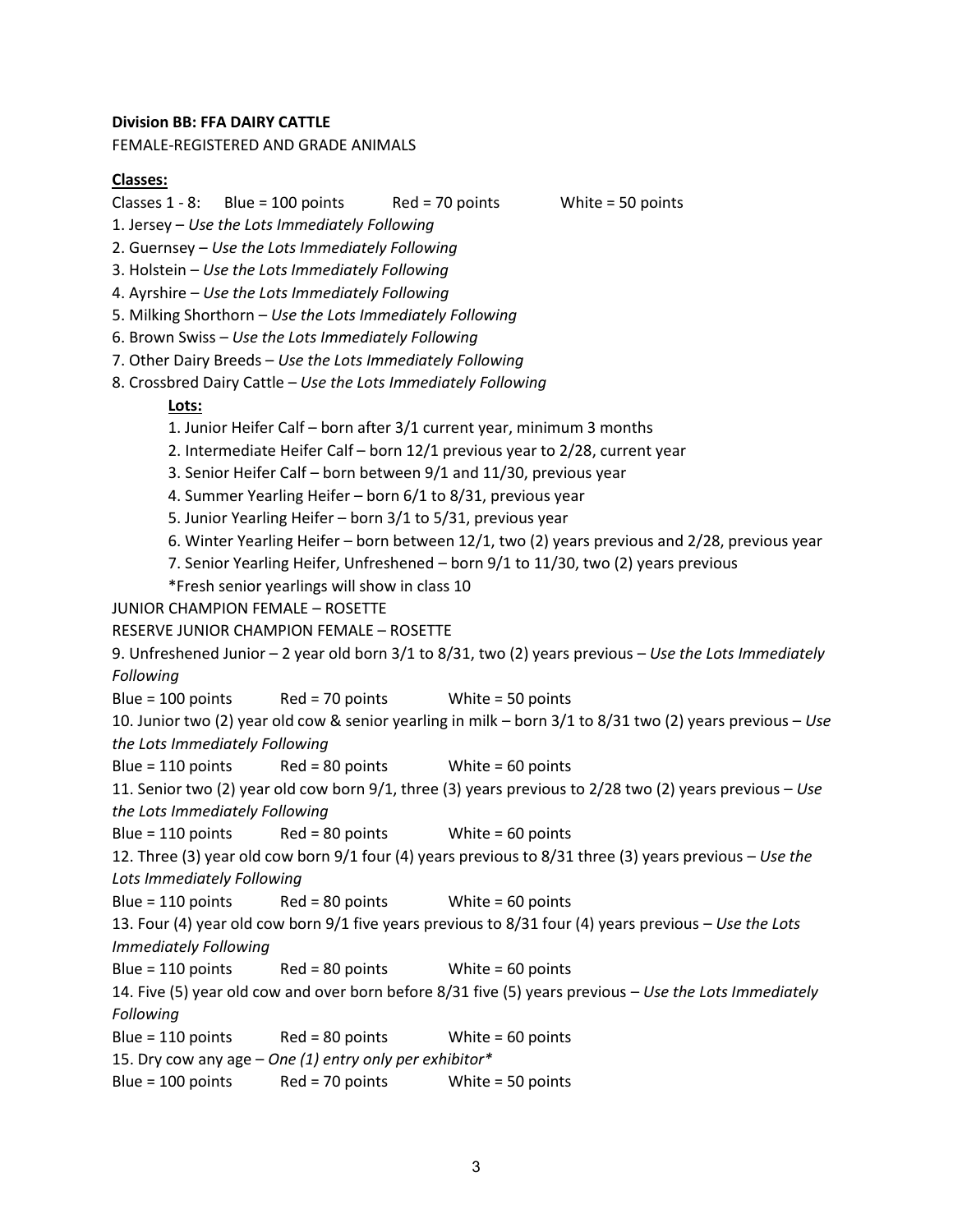### **Lots:**

- 1. Jersey
- 2. Guernsey
- 3. Holstein
- 4. Ayrshire
- 5. Milking Shorthorn
- 6. Brown Swiss
- 7. Other Dairy Breeds
- 8. Crossbred Dairy Cattle

SENIOR CHAMPION FEMALE – ROSETTE RESERVE SENIOR CHAMPION FEMALE – ROSETTE GRAND CHAMPION FEMALE – ROSETTE RESERVE GRAND CHAMPION FEMALE – ROSETTE

# **Division CC: FFA GOATS**

No bucks are allowed to be entered. Boer goats are allowed to have horns but must be protected from the public.

# **Classes:**

- Blue = 65 points Red = 45 points White = 30 points
- 1. Nubian *Use the Lots Immediately Following*
- 2. LaMancha *Use the Lots Immediately Following*
- 3. Alpine *Use the Lots Immediately Following*
- 4. Toggenburg *Use the Lots Immediately Following*
- 5. Saanen *Use the Lots Immediately Following*
- 6. Obenhasli *Use the Lots Immediately Following*
- 7. Nigerian Dwarf *Use the Lots Immediately Following*
- 8. Other Dairy Breeds *Use the Lots Immediately Following*
- 9. Pygmy Goat *Use the Lots Immediately Following*
- 10. Boer *Use the Lots Immediately Following*
- 11. Crossbred *Use the Lots Immediately Following*

# **Lots:**

- 1. Doe Kid born Jan, Feb, March, present year
- 2. Doe Kid born April, May, June, present year
- 3. Doe one  $(1)$  year and under two  $(2)$
- 4. Doe two (2) years and under three (3)
- 5. Doe three (3) years and over
- 6. Wethers
- 7. Market Goat
- 8. Market Goat not for sale

CHAMPION SHOWMAN, EACH AGE DIVISION – RIBBON

RESERVE SHOWMAN, EACH AGE DIVISION – RIBBON

- JUNIOR CHAMPION DOE RIBBON
- SENIOR CHAMPION DOE RIBBON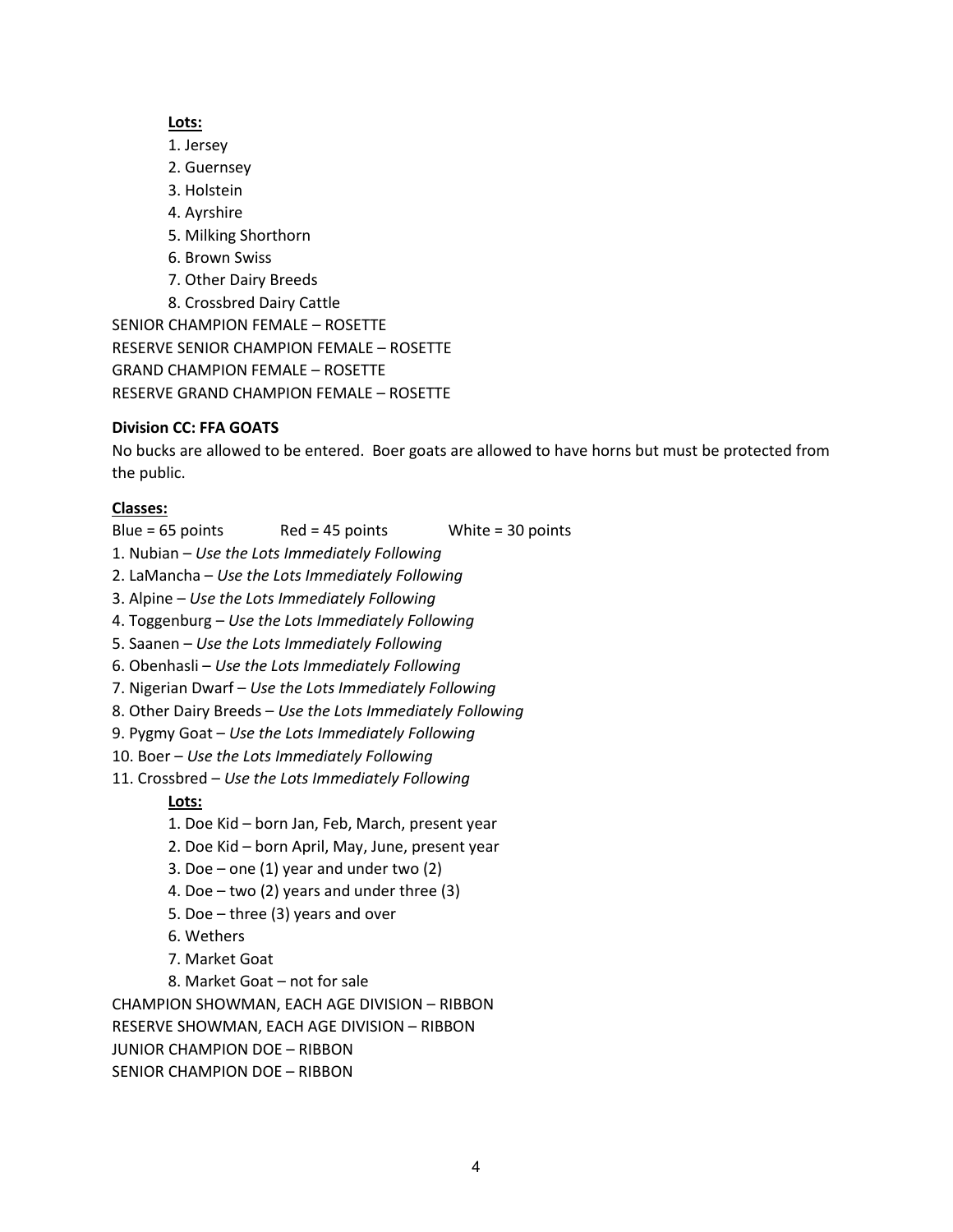### **Division DD: FFA BEEF CATTLE**

Base date shall be the first day of the Fair.

### **Classes:**

1. Junior Heifer Calf, calved after 1/1, same year – *Use the Lots Immediately Following* Blue = 90 points Red =  $60$  points White =  $40$  points Classes 2-3: Blue = 100 points Red = 75 points White = 50 points 2. Winter Heifer Calf – calved on or between 11/1 and 12/31, previous year – *Use the Lots Immediately Following* 3. Senior Heifer Calf – calved on or between 9/1 and 10/31, previous year – *Use the Lots Immediately Following* Classes 4-7: Blue = 100 points Red = 80 points White = 60 points 4. Late Summer Yearling Heifer – calved on or between 7/1 and 8/31, previous year – *Use the Lots Immediately Following* 5. Early Summer Yearling Heifer – calved on or between 5/1 and 6/30, previous year – *Use the Lots Immediately Following* 6. Late Junior Yearling Heifer – calved on or between 3/1 and 4/30, previous year – *Use the Lots Immediately Following* 7. Early Junior Yearling Heifer – calved on or between 1/1 and 2/28, previous year – *Use the Lots Immediately Following* 8. Senior Yearling Heifer – calved on or between 9/1 and 12/31, 2 years previous – *Use the Lots Immediately Following* Blue = 110 points Red = 80 points White = 60 points JUNIOR CHAMPION FEMALE – RIBBON REERVE JUNIOR CHAMPION FEMALE – RIBBON 9. Cow/Calf – Use the Lots Immediately Following entitled and RIBBON 10. Calf – Under 3 months only – *Use the Lots Immediately Following* Blue = 90 points Red = 60 points White = 40 points Classes  $11 - 12$ : Blue = 110 points Red = 80 points White = 60 points 11. Heifer Over 2 Years – certified with calf or have calved – *Use the Lots Immediately Following* 12. Mature Cow – must have calved – *Use the Lots Immediately Following* SENIOR CHAMPION FEMALE – RIBBON RESERVE CHAMPION FEMALE – RIBBON GRAND CHAMPION FEMALE – ROSETTE\* RESERVE GRAND CHAMPION FEMALE – ROSETTE\* \*Champion ribbons will be awarded at the Judge's discretion 13. Bull – 3 months to one year – *Use the Lots Immediately Following* Blue = 90 points Red = 60 points White = 40 points Classes  $14-18$ : Blue = 100 points Red = 80 points White = 60 points 14. Feeder Calves – under 1 year male or female – *Use the Lots Immediately Following* 15. Feeder Animal – over 1 year – *Use the Lots Immediately Following* 16. Market Steer – over 1 year – *Use the Lots Immediately Following* 17. Market Steer Not For Sale – *Use the Lots Immediately Following* 18. Dairy Beef – over 1 year – *Use the Lots Immediately Following* GRAND CHAMPION MARKET ANIMAL – ROSETTE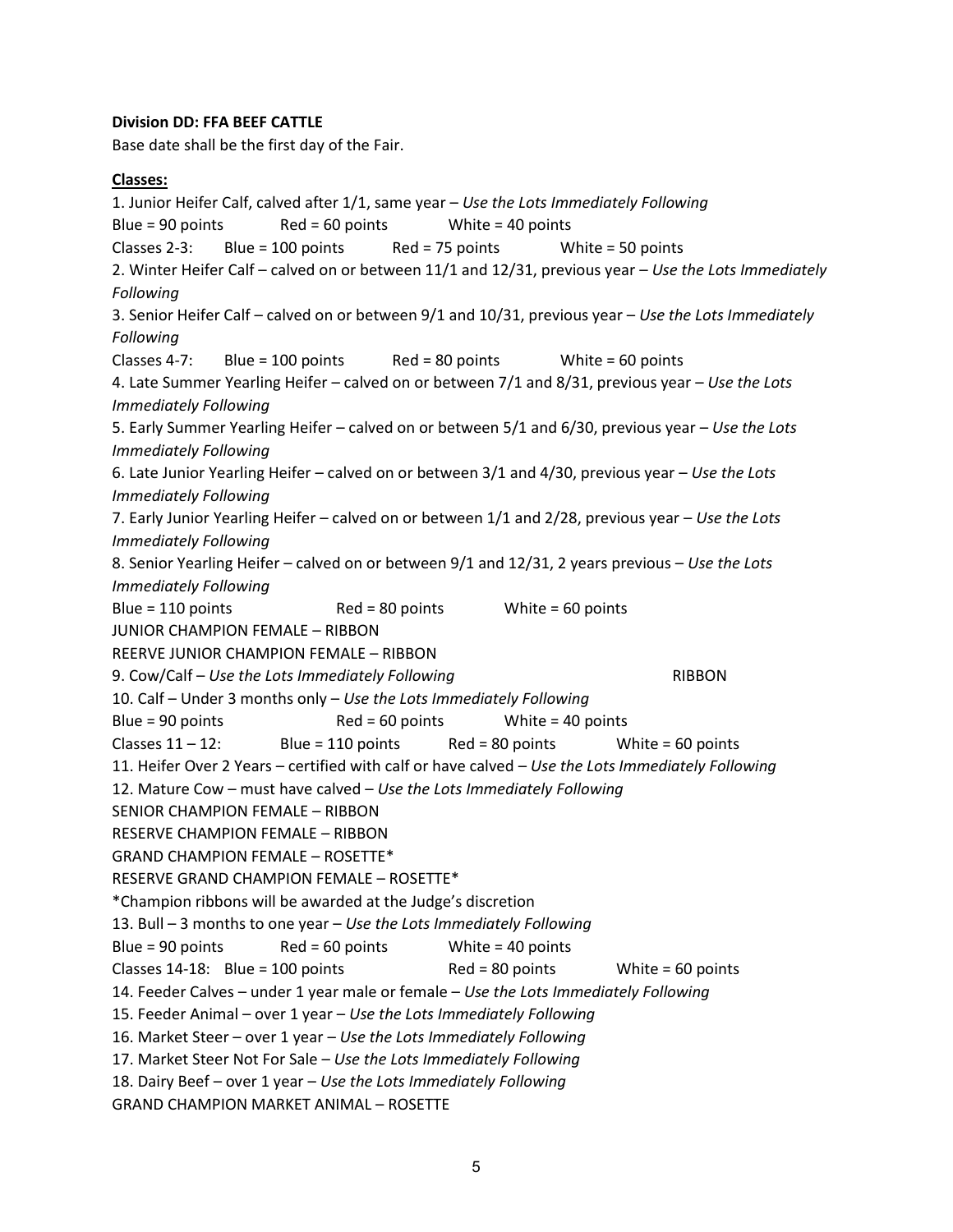### RESERVE GRAND CHAMPION MARKET ANIMAL – RIBBON

**Lots:**

- 1. Angus
- 2. Hereford
- 3. Limousin
- 4. Main Anjou
- 5. Simmental
- 6. Other Beef Breeds
- 7. Cross Beef Breeds
- 8. Dairy Beef Cross Breeds
- 9. Charolais

# **Division EE: FFA SHEEP**

All animals to be shown by breed. Rams must be purebred. Animals shown in pens or flock may be shown as singles with limit of one animal per lot in each class.

# **Classes:**

- Classes  $1 11$ : Blue = 65 points Red = 45 points White = 30 points
- 1. Columbia *Use the Lots Immediately Following*
- 2. Correidale *Use the Lots Immediately Following*
- 3. Dorest *Use the Lots Immediately Following*
- 4. North County Cheviot *Use the Lots Immediately Following*
- 5. Romney *Use the Lots Immediately Following*
- 6. Suffolk *Use the Lots Immediately Following*
- 7. Horned Dorset *Use the Lots Immediately Following*
- 8. Angora Goat *Use the Lots Immediately Following*
- 9. Colored Wool *Use the Lots Immediately Following*
- 10. Other Breeds *Use the Lots Immediately Following*
- 11. Crossbred *Use the Lots Immediately Following*

# **Lots:**

- 1. Ram two years and over
- 2. Ram one to two years old
- 3. Ram under one year
- 4. Ewe two years, or over
- 5. Ewe one to two years old
- 6. Ewe under one year
- 7. Market Lamb not for sale
- 8. Market Lamb for sale

12. Pen of Three Market Lambs – *Use the Lots Immediately Following*

Blue = 110 points Red = 75 points White = 55 points

13. Feeder Lamb – *Use the Lots Immediately Following*

Blue = 70 points Red = 45 points White = 30 points

14. Produce of Dam – one yearling, one lamb – *Use the Lots Immediately Following* RIBBON

15. Flock – ram any age, (1) two-year old ewe, (1) yearling ewe, (2) ewe lambs – *Use the Lots*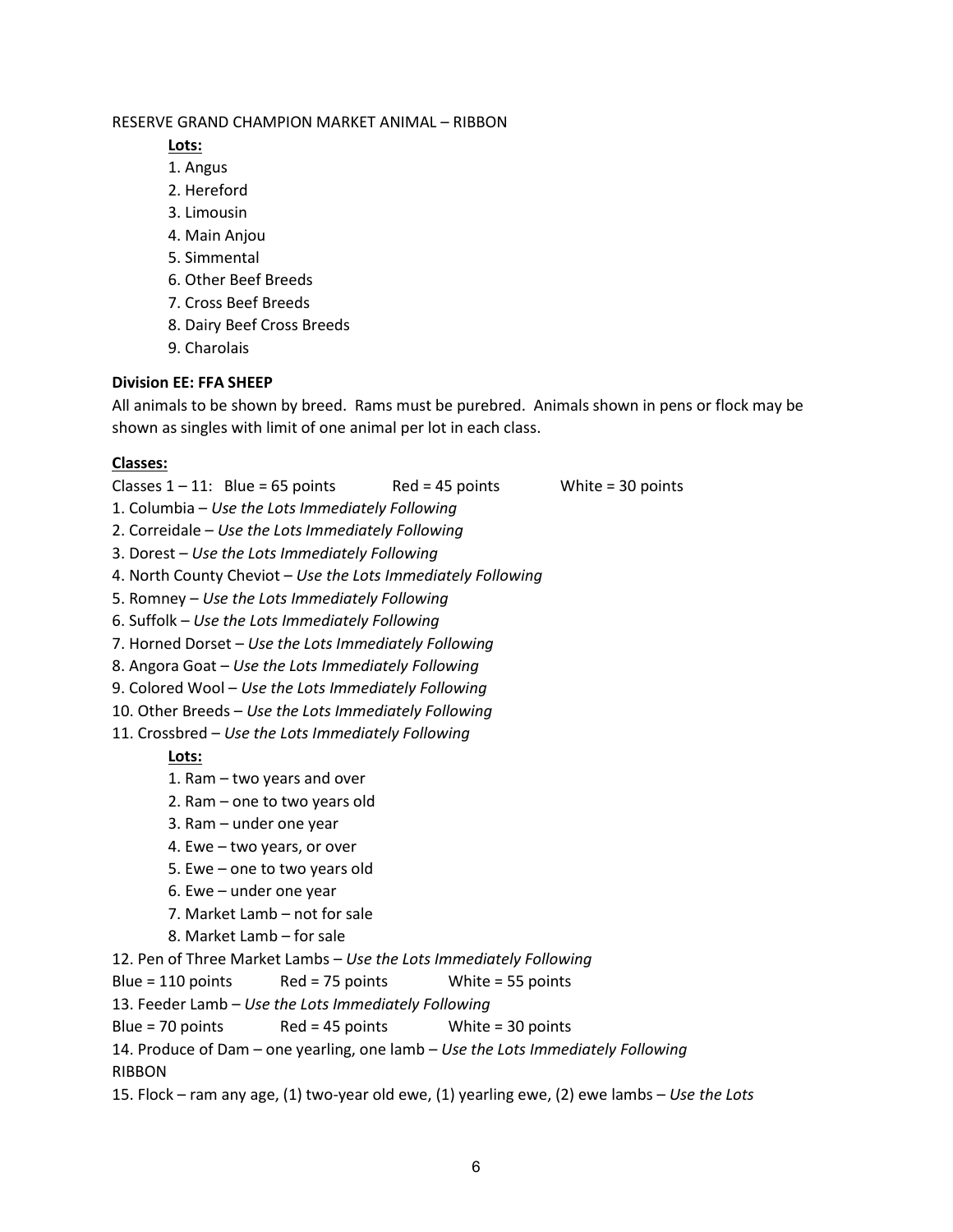*Immediately Following* RIBBON 16. Young Flock – ram lamb, (2) ewe lambs – *Use the Lots Immediately Following* RIBBON 17. Best Pair – over two years old – *Use the Lots Immediately Following* RIBBON 18. Best Pair – one to two years old – *Use the Lots Immediately Following* RIBBON 19. Best Pair – under one year – *Use the Lots Immediately Following* RIBBON 20. Best Pair – any age, all breeds competing – *Use the Lots Immediately Following* RIBBON 21. Get-of-Sire – four animals, any age, by same sire – *Use the Lots Immediately Following* RIBBON 22. Pen of 3 Feeder Lambs – *Use the Lots Immediately Following* Blue = 105 points Red = 75 points White = 65 points **Lots:** 1. Columbia 2. Correidale 3. Dorset 4. North Country Cheviot 5. Romney 6. Soffolk 7. Horned Dorset 8. Angora Goat 9. Colored Wool 10. Other Breeds 11. Crossbred CHAMPION MALE (Each Breed) – ROSETTE RESERVE CHAMPION MALE (Each Breed) – ROSETTE CHAMPION FEMALE (Each Breed) – ROSETTE RESERVE CHAMPION FEMALE (Each Breed) – ROSETTE CHAMPION MARKET LAMB FOR AUCTION – ROSETTE RESERVE CHAMPION MARKET LAMB FOR AUCTION – ROSETTE **Division FF: FFA POULTRY**

### Rules:

1. Entries close July 1st

2. Exhibits must be delivered to the Fairgrounds between 3:00 pm and 7:00 pm the day before the Fair opens.

3. All stock will be examined for disease. Stocks showing disease or uncleanliness will be barred.

4. The management will feed and water all stock.

5. The term "poultry" shall include: ducks, geese, guineas, chickens, turkeys, pheasants, quail, etc.

6. Hen or cock is one year or older, pullet or cockerel, less than one year, should be 4 months or older.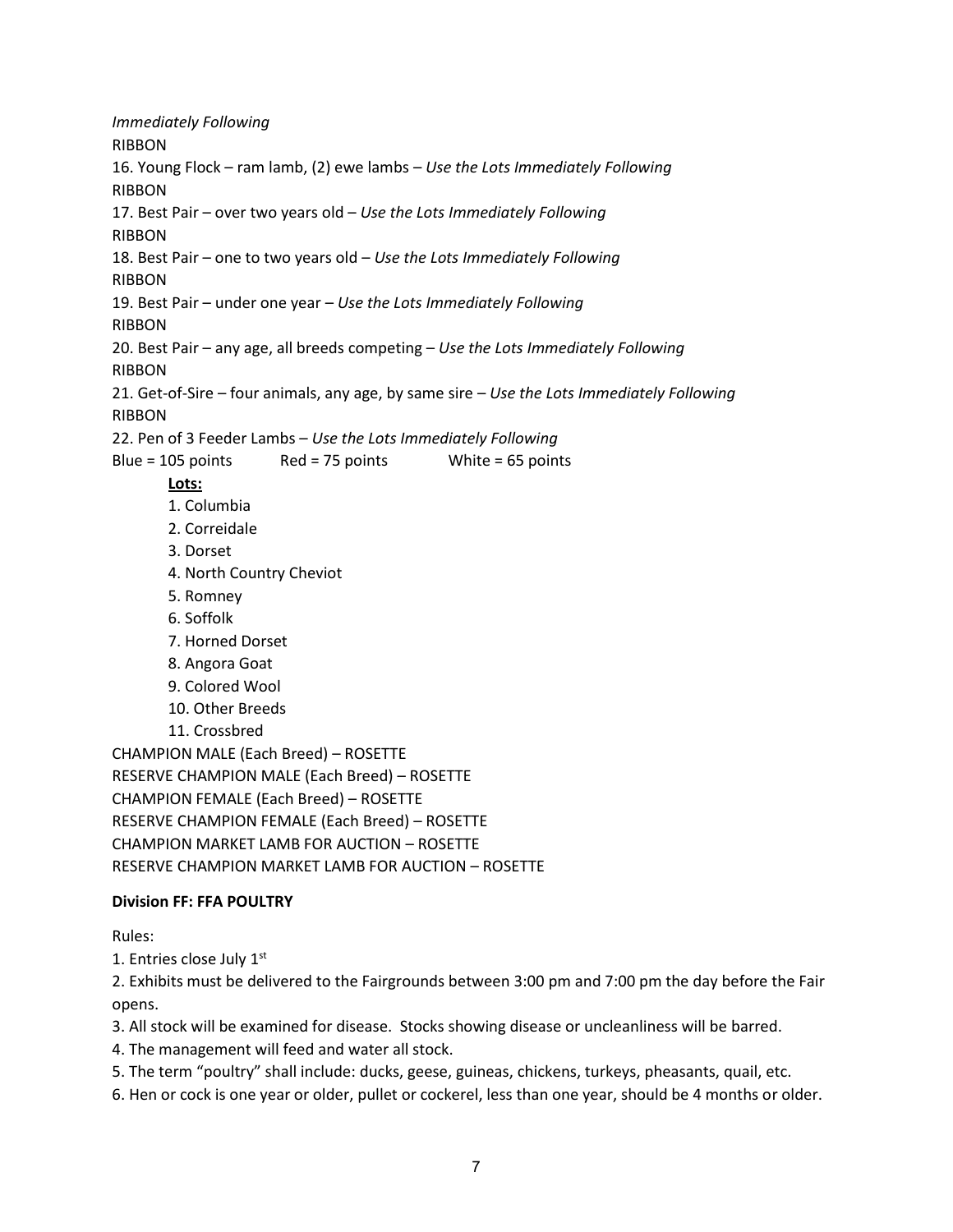7. Champion ribbons will be awarded only where sufficient competition exists. Minimum 6 competitors.

8. Use separate entry blanks for each class.

9. FFA exhibitors will be permitted three (3) entries in each class, within each breed.

#### **Classes:**

Classes  $1 - 4$ : Blue = 17 points Red = 15 points White = 11 points 1. Cock – *Use the Lots Immediately Following* 2. Cockerel – *Use the Lots Immediately Following* 3. Hen – *Use the Lots Immediately Following* 4. Pullet – *Use the Lots Immediately Following* Classes  $5 - 6$ : Blue = 50 points Red = 40 points White = 30 points 5. Trio – two pullets, one cockerel – *Use the Lots Immediately Following* 6. Trio – two hens, one cock – *Use the Lots Immediately Following* Classes  $7 - 9$ : Blue = 60 points Red = 50 points White = 40 points 7. Pen of Three Fryers – eight weeks or older – *Use the Lots Immediately Following* 8. Market – pen of three fryers – *Use the Lots Immediately Following* 9. Market Not For Sale – pen of three fryers – *Use the Lots Immediately Following* Classes  $10 - 12$ : Blue = 25 points Red = 20 points White = 15 points 10. Pen of Pullets – *Use the Lots Immediately Following* 11. Turkey – young tom – *Use the Lots Immediately Following* 12. Turkey – young hen – *Use the Lots Immediately Following* Classes  $13 - 14$ : Blue = 17 points Red = 15 points White = 11 points 13. Duck – young drake – *Use the Lots Immediately Following* 14. Duck – young duck – *Use the Lots Immediately Following* Classes  $15 - 19$ : Blue = 25 points Red = 20 points White = 15 points 15. Goose – young gander – *Use the Lots Immediately Following* 16. Goose – young goose – *Use the Lots Immediately Following* 17. Hen and Chicks – *Use the Lots Immediately Following* 18. Pheasants – *Use the Lots Immediately Following* 19. Pigeon – *Use the Lots Immediately Following* **Lots:** 1. Purebred Poultry (List Breed) 2. Cross Breed 3. Other Fowl MISCELLANEOUS POULTRY EXHIBITS 20. Brooders Blue = 15 points Red = 12 points White = 8 points 21. Photographs Blue = 13 points Red = 9 points White = 5 points 22. Incubator Blue = 25 points Red = 20 points White = 15 points 23. Eggs – *Use the Lots Immediately Following* Blue = 15 points Red = 10 points White = 5 points **Lots:** 1. Small White Eggs  $-$  % dozen, minimum weight 18 oz. 2. Medium White Eggs – ½ dozen, minimum weight 21 oz. 3. Large White Eggs  $-$  1/2 dozen, minimum weight 24 oz. 4. Small Brown Eggs – ½ dozen, minimum weight 18 oz.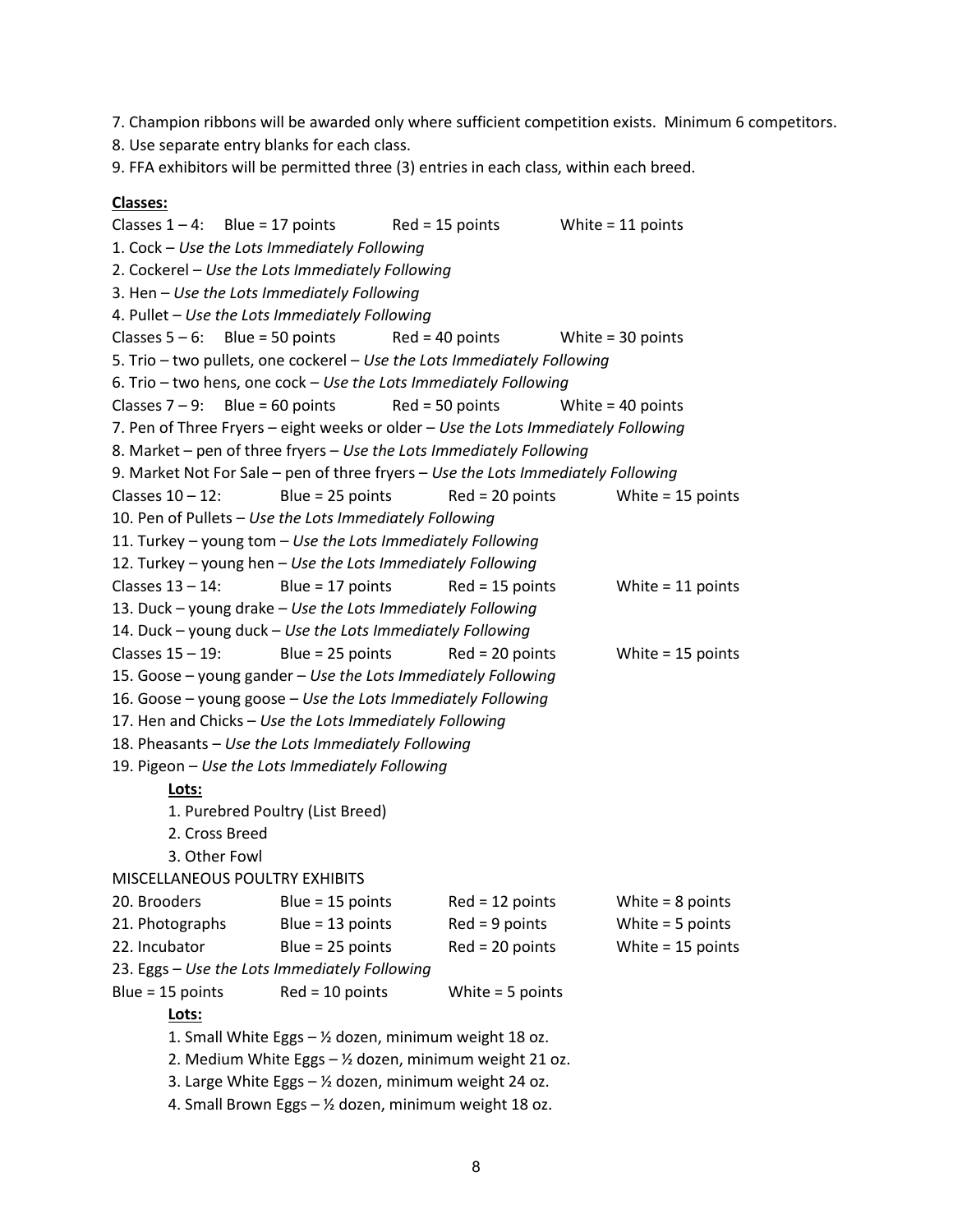- 5. Medium Brown Eggs  $-$  1/<sub>2</sub> dozen, minimum weight 21 oz.
- 6. Large Brown Eggs ½ dozen, minimum weight 24 oz.
- 7. Miscellaneous Eggs ½ dozen

RIBBON AWARDED TO BEST ½ DOZEN EGGS

### **Division GG: FFA RABBIT**

Rules:

1. Entries close July 1st.

2. Exhibits must be delivered to the Fairgrounds between 3:00 pm and 7:00 pm the day before the Fair opens clean and in show condition.

- 3. Exhibitos may be picked up on Sunday at 7:00 am.
- 4. Entries must be permanently tattooed in left ear.
- 5. Entry blanks must be filled out with correct age, sex, and breed of rabbit, if purebred.
- 6. Awards will be placed on breeds recognized by the Standards of Perfection of the ARBA with the

exception of cross breeds and meat classes which will be judged on meat quality only.

- 7. All stock will be examined for disease. Stock showing disease will be barred.
- 8. Feeding and watering will be done by the management only.
- 9. No excessive loitering by exhibitors.
- 10. No does with litters under four weeks of age.
- 11. No does over three weeks pregnant.

12. Judges decisions will be final.

### **Classes:**

- Classes 1-2: Blue = 20 points Red = 15 points White = 10 points
- 1. Purebred (List Breed) *Use the Lots Immediately Following*
- 2. Cross Breeds (Judged on meat qualities only) *Use the Lots Immediately Following*

# **Lots:**

- 1. Senior Doe over 8 months
- 2. Senior Buck over 8 months
- 3. Intermediate Doe 6-8 months, check standard
- 4. Intermediate Buck 6-8 months, check standard
- 5. Junior Doe under 6 months
- 6. Junior Buck under 6 months
- 7. Pre-Junior Doe under 3 months, check standard
- 8. Pre-Junior Buck under 3 months, check standard
- 9. Single Fryer
- 3. Doe with Litter

Blue = 40 points Red = 30 points White = 20 points

4. Pen of three fryers – per ARBA definition, not over 10 weeks of age, not over 5 lbs., each rabbit

Blue =  $60$  points Red =  $50$  points White =  $40$  points

5. Pen of three fryers for Market Sale – not over 12 weeks of age, not over 6 lbs., each rabbit. Animals will be judged on meat quality (40%), condition (30%), uniformity (20%), and general (10%). General eliminations and disqualifications will apply; if one animal in the pen is disqualified, the entire pen will be disqualified. Final decision will be at the discretion of the rabbit judge.

\*NOTE: to enter this class, exhibitor must have met all requirements of the Market Sale Committee.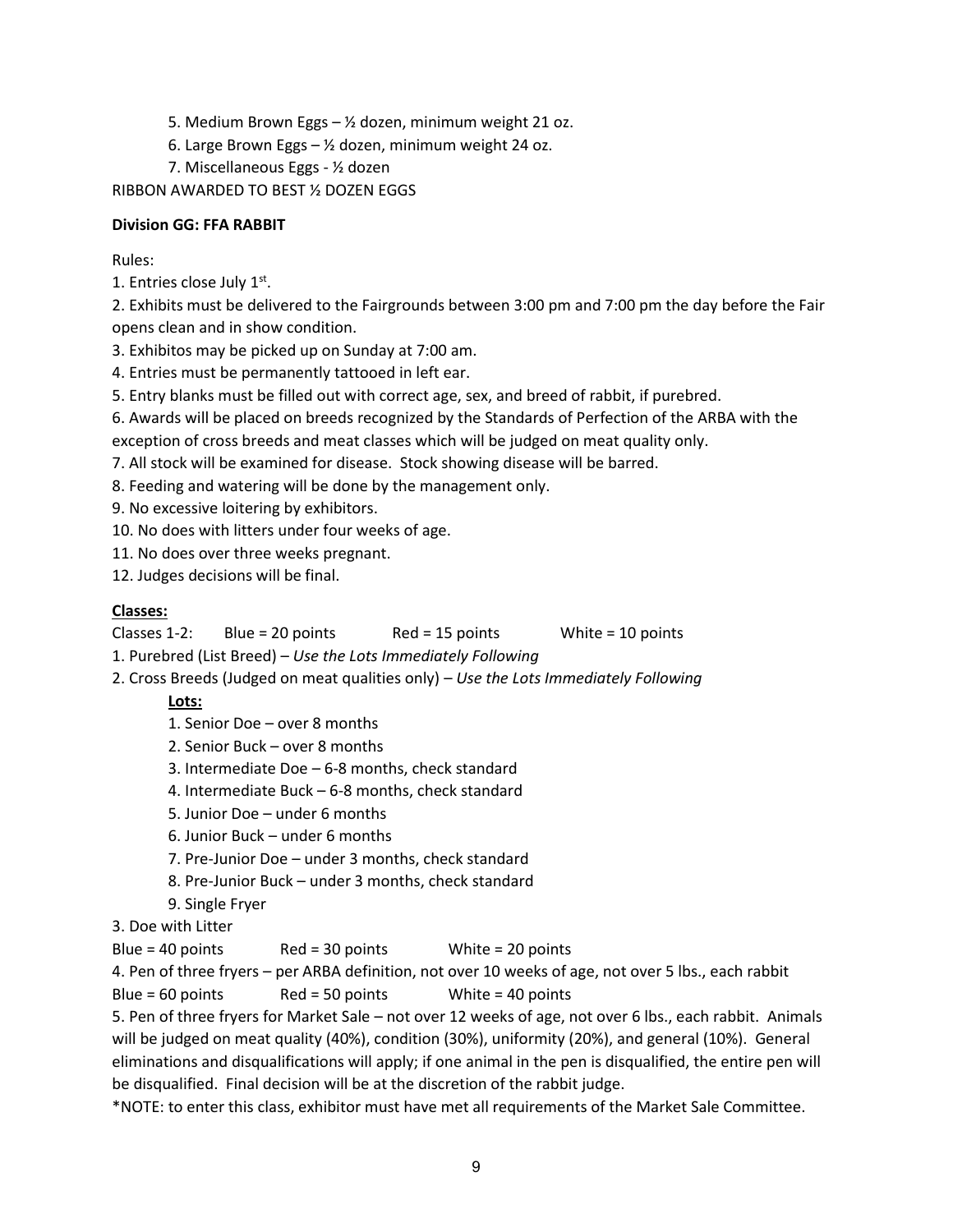Blue = 60 points Red = 50 points White = 40 points 6. Rabbit Educational Exhibits – *points to be determined by Superintendent or Judge* TOP RABBIT AWARD – ROSETTE

### **Division HH: FFA LIVESTOCK FITTING AND SHOWING**

Selection of winners based on: 40% fitting of the animal, 50% showmanship, 10% appearance of exhibitor (recommend wearing white shirt or white coveralls for dairy showmanship).

### **Classes:**

Blue = 100 points Red = 75 points White = 50 points

- 1. Dairy Showmanship
- 2. Beef Showmanship
- 3. Sheep Showmanship
- 4. Swine Showmanship
- 5. Goat Showmanship
- 6. Poultry Showmanship
- 7. Rabbit Showmanship

### **Lots:**

- 1. Novice Showmanship No previous experience to either 4-H or FFA, prior to this year
- 2. Junior Showmanship Grades 7-10, 1 year or more previous experience in 4-H or FFA
- 3. Senior Showmanship Grades 11-12, 1 year or more previous experience in 4-H or FFA
- CHAMPION NOVICE SHOWMAN (Each Class) RIBBON
- CHAMPION JUNIOR SHOWMAN (Each Class) RIBBON
- CHAMPION SENIOR SHOWMAN (Each Class) RIBBON
- RESERVE CHAMPION NOVICE SHOWMAN (Each Class) RIBBON
- RESERVE CHAMPION JUNIOR SHOWMAN (Each Class) RIBBON
- RESERVE CHAMPION SENIOR SHOWMAN (Each Class) RIBBON

Top two Novice Showman, top two Junior Showman and top two Senior Showman in each class compete for:

GRAND CHAMPION SHOWMAN – ROSETTE RESERVE GRAND CHAMPION SHOWMAN – ROSETTE

### **Division II: FFA HERDSMAN**

Rules:

- 1. Contest is open to all chapters' members exhibiting animals in the FFA division.
- 2. Exhibits will be arranged by chapters and will be judged on the following basis:

| a. Animals - Arrangement, tying, cleanliness and grooming, bedding, regularity<br>of feeding |        | 15%  |
|----------------------------------------------------------------------------------------------|--------|------|
|                                                                                              |        |      |
| b. Stalls – Arrangement of equipment and supplies, cleanliness of equipment,                 |        |      |
| supplies, stalls, alleys                                                                     |        | 30%  |
| c. Display Effects - Decorations, signs, stall cards                                         |        | 15%  |
| d. Exhibitor's appearance, attitude, courtesy, skill                                         |        | 20%  |
| e. Educational value of Exhibit                                                              |        | 20%  |
|                                                                                              | Total: | 100% |
|                                                                                              |        |      |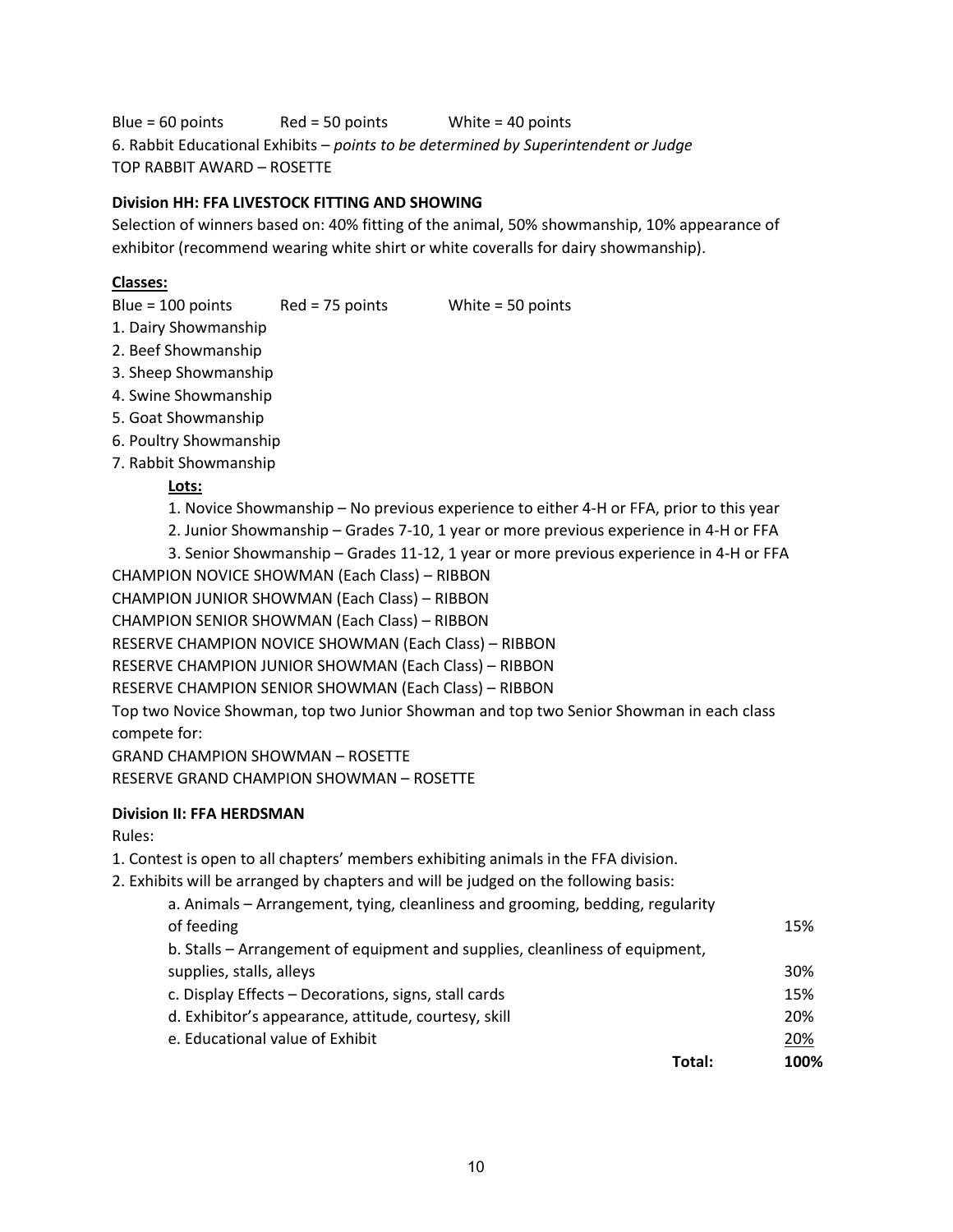| <b>Classes:</b>                                                |                                                                                  |                            |                          |              |
|----------------------------------------------------------------|----------------------------------------------------------------------------------|----------------------------|--------------------------|--------------|
| Blue = $90$ points                                             | $Red = 65$ points                                                                | White $=$ 40 points        |                          |              |
| 1. Dairy Herdsmanship                                          |                                                                                  |                            |                          |              |
| 2. Beef Herdsmanship                                           |                                                                                  |                            |                          |              |
| 3. Sheep Herdsmanship                                          |                                                                                  |                            |                          |              |
| 4. Swine Herdsmanship                                          |                                                                                  |                            |                          |              |
| 5. Goat Herdsmanship                                           |                                                                                  |                            |                          |              |
| 6. Poultry Herdsmanship                                        |                                                                                  |                            |                          |              |
| 7. Rabbit Herdsmanship                                         |                                                                                  |                            |                          |              |
| Division JJ: FFA SHOP EXHIBITS                                 |                                                                                  |                            |                          |              |
| <b>Classes:</b>                                                |                                                                                  |                            |                          |              |
|                                                                | 1. Small Project - Use the Lots Immediately Following                            | Blue = $15$                | $Red = 10$               | White $= 5$  |
| Lots:                                                          |                                                                                  |                            |                          |              |
| 1. Metal                                                       |                                                                                  |                            |                          |              |
| 2. Wood                                                        |                                                                                  |                            |                          |              |
| 3. Cement                                                      |                                                                                  |                            |                          |              |
|                                                                | 2. Medium Project - Use the Lots Immediately Following Blue = 45                 |                            | $Red = 35$               | White $= 25$ |
|                                                                | 3. Large Project - Use the Lots Immediately Following                            | $Blue = 100$               | $Red = 80$               | White = $60$ |
| Lots:                                                          |                                                                                  |                            |                          |              |
| 1. Metal                                                       |                                                                                  |                            |                          |              |
| 2. Wood                                                        |                                                                                  |                            |                          |              |
|                                                                | 4. Extra Large Project - Use the Lots Immediately Following Blue = 120 Red = 100 |                            |                          | White = $80$ |
| Lots:                                                          |                                                                                  |                            |                          |              |
| 1. Trailer                                                     |                                                                                  |                            |                          |              |
| 2. Other                                                       |                                                                                  |                            |                          |              |
|                                                                | 5. Rope Project - Use the Lots Immediately Following                             | Blue = $15$                | $Red = 10$               | White $= 5$  |
| Lots:                                                          |                                                                                  |                            |                          |              |
| 1. Rope Halter                                                 |                                                                                  |                            |                          |              |
| 2. Three different type splices                                |                                                                                  |                            |                          |              |
| 3. Four knots on a board<br>6. Skills Board - 10 items or more |                                                                                  |                            |                          | White = $30$ |
| 7. Skills Board - 5 items or more                              |                                                                                  | Blue = $45$<br>$Blue = 35$ | $Red = 35$<br>$Red = 25$ | White = $15$ |
| 8. Large Display Board                                         |                                                                                  | $Blue = 80$                | $Red = 65$               | White = $55$ |
|                                                                |                                                                                  |                            |                          |              |
| <b>Division KK: FFA EDUCATIONAL EXHIBITS</b>                   |                                                                                  |                            |                          |              |
| <b>Classes:</b>                                                |                                                                                  |                            |                          |              |
| 1. Chapter Scrapbook                                           |                                                                                  | Blue = $60$                | $Red = 40$               | White = $25$ |
| 2. Student Record Book - Current                               |                                                                                  | Blue = $30$                | $Red = 20$               | White = $10$ |
| 3. Student Notebook                                            |                                                                                  | $Blue = 30$                | $Red = 20$               | White = $10$ |
|                                                                | 4. Chapter Display of Grasses, Legume's or Weeds                                 | Blue = $70$                | $Red = 50$               | White = $35$ |
| 5. Landscape Designs (Student)                                 |                                                                                  | Blue = $30$                | $Red = 20$               | White = $10$ |
|                                                                | 6. Large Individual Exhibit of Agricultural Importance                           | $Blue = 60$                | $Red = 50$               | White = $40$ |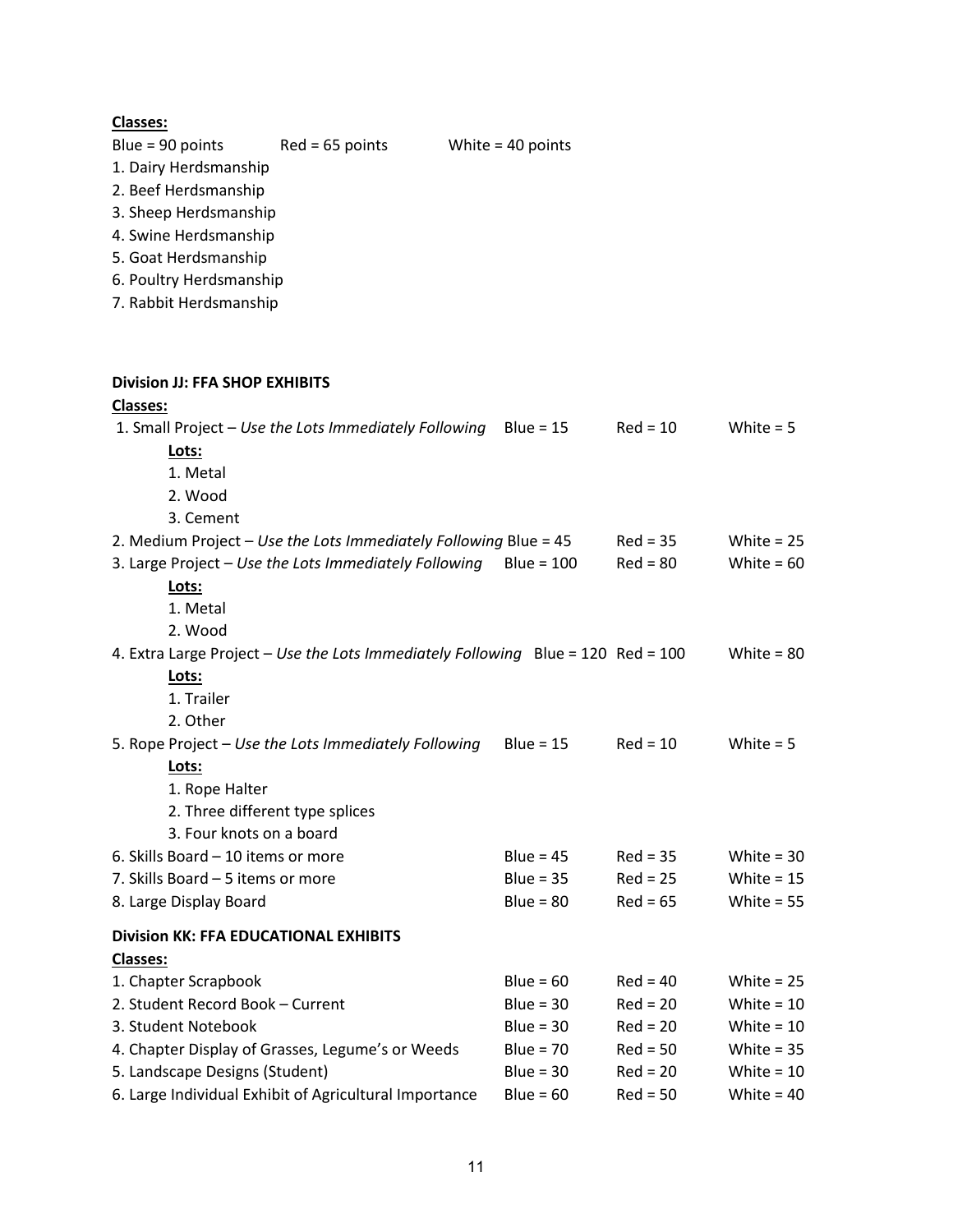|                                             | 7. Small Individual Exhibit of Agricultural Importance                                                       | Blue = $40$        | $Red = 30$           | White $= 20$ |
|---------------------------------------------|--------------------------------------------------------------------------------------------------------------|--------------------|----------------------|--------------|
| 8. Posters                                  |                                                                                                              | Blue = $15$        | $Red = 12$           | White = $8$  |
| 9. Tri-Folds                                |                                                                                                              | $Blue = 40$        | $Red = 30$           | White = $20$ |
| 10. Chapter Display                         |                                                                                                              | $Blue = 120$       | $Red = 100$          | White = $80$ |
| 11. Demonstration                           |                                                                                                              | $Blue = 120$       | $Red = 100$          | White = $80$ |
| <b>Division LL: FFA FORESTRY</b>            |                                                                                                              |                    |                      |              |
| DISPLAYS BY INDIVIDUAL MEMBERS              |                                                                                                              |                    |                      |              |
| <b>Classes:</b>                             |                                                                                                              |                    |                      |              |
| Classes $1 - 5$ :                           | Blue = $13$ points                                                                                           | Red = 10 points    | White $= 7$ points   |              |
| 1. Wooden press for pressing leaf specimens |                                                                                                              |                    |                      |              |
|                                             | 2. Collection of pressed, labeled and mounted leaves or needles of at least 10 native forest trees           |                    |                      |              |
|                                             | 3. Display panel of at least 6 minor forest products, labeled and identified                                 |                    |                      |              |
|                                             | 4. Display of panel of sections of limbs showing annual rings, bark and grain of at least 5 different native |                    |                      |              |
| forest trees, properly labeled              |                                                                                                              |                    |                      |              |
|                                             | 5. Display panel of at least 5 samples of different native forest tree seeds, properly labeled               |                    |                      |              |
|                                             | 6. Project scrapbook with covers, made by exhibitor, including pictures, tour notes, individual research     |                    |                      |              |
| and other material pertaining to project    |                                                                                                              |                    |                      |              |
| Blue = $20$ points                          | $Red = 10$ points                                                                                            | White = 5 points   |                      |              |
|                                             | 7. Display of Christmas decorations using native forest material to make such items as wreaths, swags,       |                    |                      |              |
| centerpieces, etc.                          |                                                                                                              |                    |                      |              |
|                                             | Blue = 13 points $Red = 10$ points White = 7 points                                                          |                    |                      |              |
| Classes $8 - 12$ :                          | Blue = $25$ points Red = $15$ points                                                                         |                    | White = $10$         |              |
|                                             | 8. Display of flat of at least 10 different native tree seeding, properly labeled                            |                    |                      |              |
|                                             | 9. Display of 18" or larger - Log cross section cut using annual rings for recording events during life of   |                    |                      |              |
| tree                                        |                                                                                                              |                    |                      |              |
|                                             | 10. Display of mounted harmful forest insects - properly identified and showing damage                       |                    |                      |              |
| 11. Biltmore stick - made by member         |                                                                                                              |                    |                      |              |
| 12. Log scaling stick - made by member      |                                                                                                              |                    |                      |              |
| 13. Drawing of tree function                |                                                                                                              |                    |                      |              |
| Blue = $15$ points                          | $Red = 10$ points                                                                                            | White $= 7$ points |                      |              |
|                                             | Classes 14 - 15: Blue = 25 points Red = 15 points White = 10 points                                          |                    |                      |              |
|                                             | 14. Display of any other nature in connection with project work showing initiative, originality and          |                    |                      |              |
| accomplishment                              |                                                                                                              |                    |                      |              |
| 15. Fishing Rod                             |                                                                                                              |                    |                      |              |
| Classes 16 - 17:                            | Blue = $225$ points Red = $175$ points                                                                       |                    | White = $125$ points |              |
| 16. Logging Show Demonstration              |                                                                                                              |                    |                      |              |
| 17. Other Demonstration                     |                                                                                                              |                    |                      |              |
|                                             | Division MM: FFA VEGETABLES, FRUITS AND FORAGE CROPS                                                         |                    |                      |              |

# **Classes:**

1. Vegetables, Fruits and Herbs – *Use the Lots Immediately Following* Blue = 7 points Red = 6 points White = 4 points **Lots:** 1. Beans – Any variety – 12 pods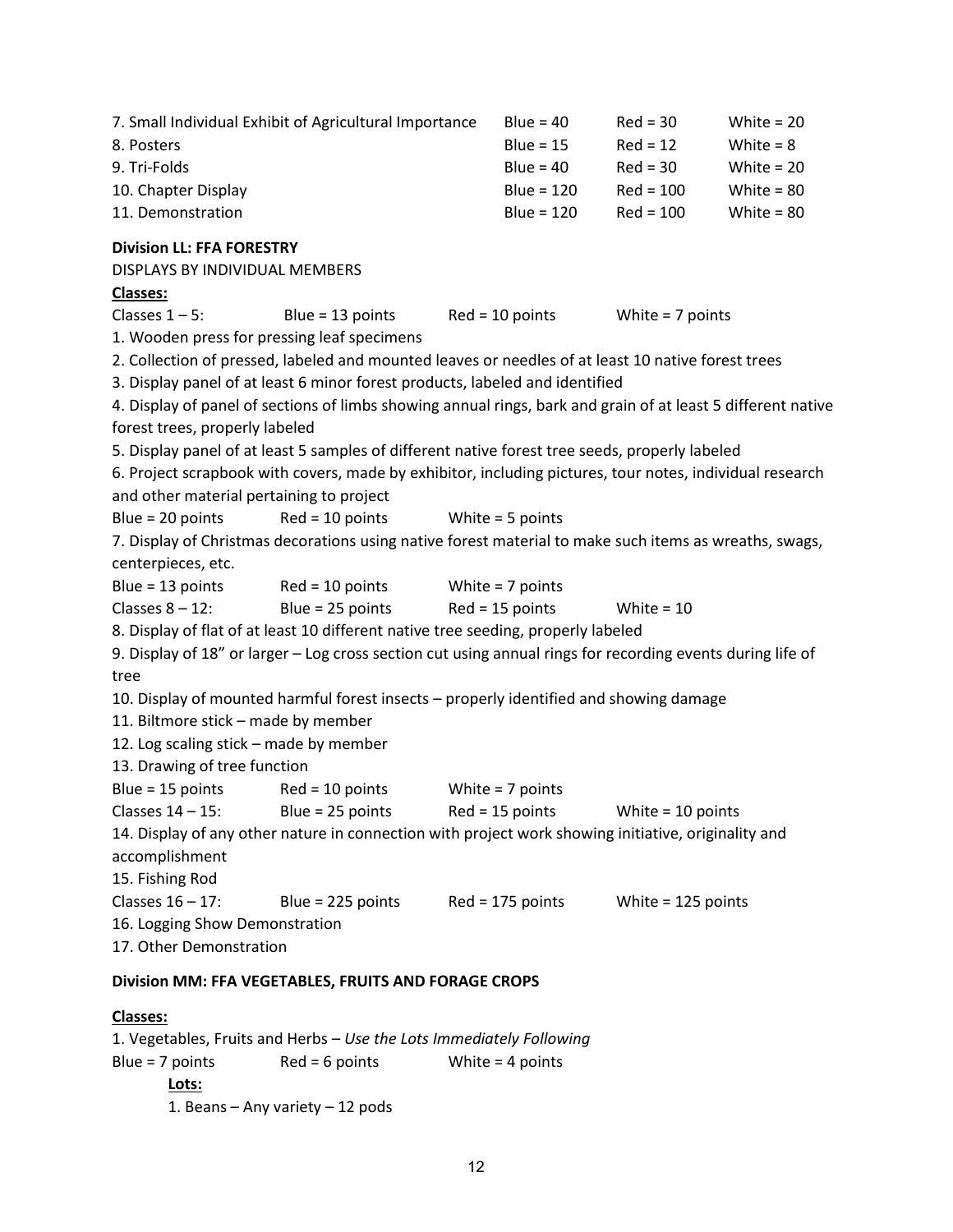```
2. Bush Beans – Any variety
       3. Beans – Shelled, one pint
       4. Beets – Under 2" in diameter 
       5. Beets – 2" or over in diameter – 6 roots
        6. Cabbage – Any variety
        7. Carrots – Any variety – 6 roots
       8. Corn – Sweet – 6 ears
       9. Corn – Other – 6 ears
        10. Lettuce – 1 head
        11. Peas – Small-Medium – 10 pods
        12. Pumpkin – Small Bush Type – 113. Pumpkin – Large Type – 1
        14. Peppers – Green – 4
       15. Peppers – Red – 416. Potatoes – Netted Gem – 6
        17. Potatoes – Burbank – 6
        18. Potatoes – Red Skin – 6
       19. Cucumbers – Slicing – 6
        20. Cucumbers – Dill – 6 (2 \frac{1}{2}" to 4")
        21. Cucumbers – Other – 2
       22. Tomatoes – Red - 523. Tomatoes – Green – 5
       24. Onion – White or Red - 625. Onion – Green – 10 (tops tied)
       26. Radish – Red or White – 10 (tops on)
       27. Squash – Queen or Acorn – 2 (under 10")
        28. Squash – Queen or Acorn – 1 (over 10")
        29. Squash – Banana – 2 (under 10")
        30. Squash – Banana – 1 (over 10")
        31. Squash – Zucchini – 2 (under 10")
        32. Squash – Zucchini – 1 (over 10")
        33. Squash – Other – 2 (under 10")
       34. Squash – Other – 1 (over 10")
       35. Fruits – 3 
        36. Berries – 1 full hallock 
        37. Any other vegetable not listed
       38. Herbs
HORTICULTURAL EXHIBITS
2. Cured Hay Raised at Home - 1/2 bale
Blue = 30 points Red = 20 points White = 15 points
       Lots:
       1. Alfalfa Hay, tied
       2. Red Clover Hay, tied
        3. Clover Grass Hay, tied
```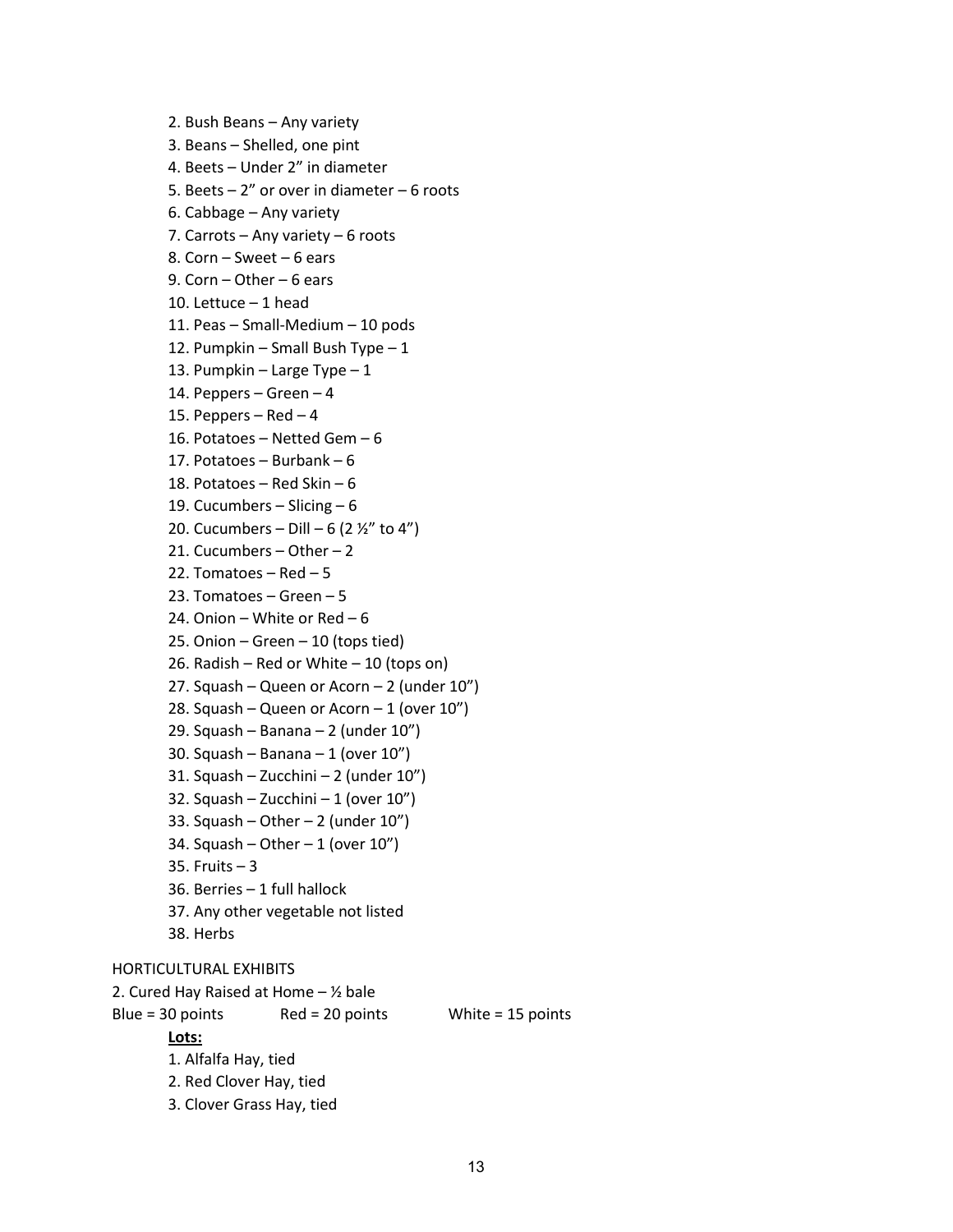4. Mixed Grass Hay 5. Other 3. Forage Crops Blue = 25 points Red = 20 points White = 15 points **Lots:** 1. Sheaf, Any Legume 2. Sheaf, Any Grass 3. Sheaf, Grain 4. Sheaf, Lawn Grass 5. Sheaf, Others 4. Thrashed Grain Blue = 25 points Red = 20 points White = 15 points **Lots:** 1. White Wheat – one pint 2. Red Wheat – one pint 3. White Oats – one pint 4. Grey Oats – one pint 5. Barley – one pint 6. Rye – one pint 7. Other Grain – one pint 8. Hairy Vetch – one pint 9. Red Clover – one pint 10. Alta Fescue – one pint 11. Beans, any other variety – one pint 12. Orchard Grass 13. Lotus Major

### 14. Thrashed Seeds, any other variety – one pint

# **Division NN: FFA ORNAMENTAL HORTICULTURE**

All entries must have been grown and cared for by the exhibitor. All entries must have been completed during the past year. Living entries to be free of disease and insects, and properly labeled so that viewers can easily identify the entry. Only one item may be displayed in a lot by an individual.

# **Classes:**

| 1. Chapter Display                                                                                   | Blue = $225$ points | $Red = 175$ points | White = $125$ points |  |  |
|------------------------------------------------------------------------------------------------------|---------------------|--------------------|----------------------|--|--|
| One area approximately 8 feet by 10 feet will be available and must be requested in advance from the |                     |                    |                      |  |  |
| FFA Superintendent.                                                                                  |                     |                    |                      |  |  |
| LIVING PLANTS - May enter 3 in each class below - different color unless stated                      |                     |                    |                      |  |  |
| 2. Annuals                                                                                           | Blue = $15$ points  | $Red = 10$ points  | White $=$ 5 points   |  |  |
| 3. Medium Hanging Basket                                                                             | Blue = $30$ points  | $Red = 20 points$  | White $= 10$ points  |  |  |
| 4. Large Hanging Basket                                                                              | Blue = $45$ points  | $Red = 35$ points  | White $= 25$ points  |  |  |
| 5. Planters - 3 plants                                                                               | Blue = $30$ points  | $Red = 20$ points  | White $= 10$ points  |  |  |
| 6. Large Planter $-4$ or more plants Blue = 45 pts                                                   |                     | $Red = 35$ points  | White $= 25$ points  |  |  |
| POTTED PERENNIALS                                                                                    |                     |                    |                      |  |  |
| 7. Evergreen                                                                                         | Blue = $20$ points  | $Red = 15$ points  | White $= 10$ points  |  |  |